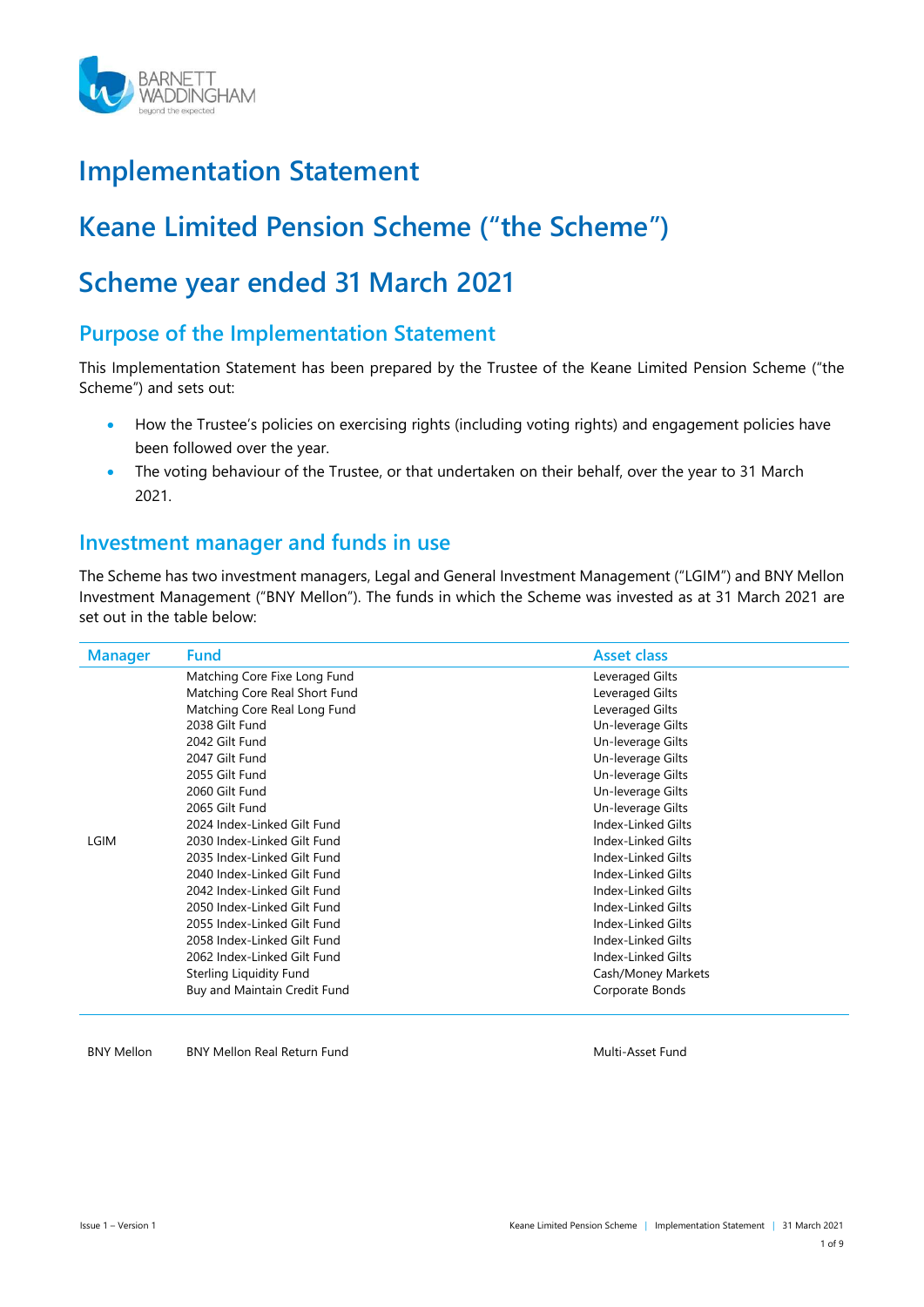

## How voting and engagement policies have been followed

The Trustee considers their voting and engagement policies to have been met in the following ways:

- At the Scheme year-end, the Scheme's funds were all invested with and managed by LGIM and BNY Mellon. The Trustee regularly considers the performance of the funds held with the managers and any significant manager developments that arise.
- The Scheme invests entirely in pooled funds, and as such delegates responsibility for carrying out voting and engagement activities on behalf of the Scheme's holdings to LGIM and BNY Mellon.
- BNY Mellon have attended one Trustee meeting over the year and they included a discussion on stewardship and voting as part of their presentations. No further actions were taken following these discussions.
- The Trustee has reviewed the above in accordance with its policy and is comfortable that both managers are undertaking their voting and engagement in line with the Trustee's policy as far as the reporting is available.

Investment rights (including voting rights) have be exercised by the investment managers in line with the investment managers' general policies on corporate governance, which reflect the recommendations of the UK Stewardship Code, and which are provided to the Trustee from time to time. The Trustee also expects the investment managers to have engaged with the companies in relation to ESG matters where appropriate.

Having reviewed the above in accordance with their policies, the Trustee is comfortable the actions of the investment managers are in alignment with the Scheme's stewardship policies, as set out in the Scheme's Statement of Investment Principles ("SIP").

Further details on how policies relating to financially material considerations (including ESG factors which include climate change), how members' views on non-financial matters are taken into account, and how the Trustees monitor the Scheme's investments are covered in the Scheme's Statement of Investment Principles made available at the following link https://uk.nttdata.com/documents/keane-limited-pension-scheme-signed.pdf.

There were no significant departures from the stated principles during the year under review. Small deviations from the benchmark allocation are to be expected as a result of fluctuations in asset prices.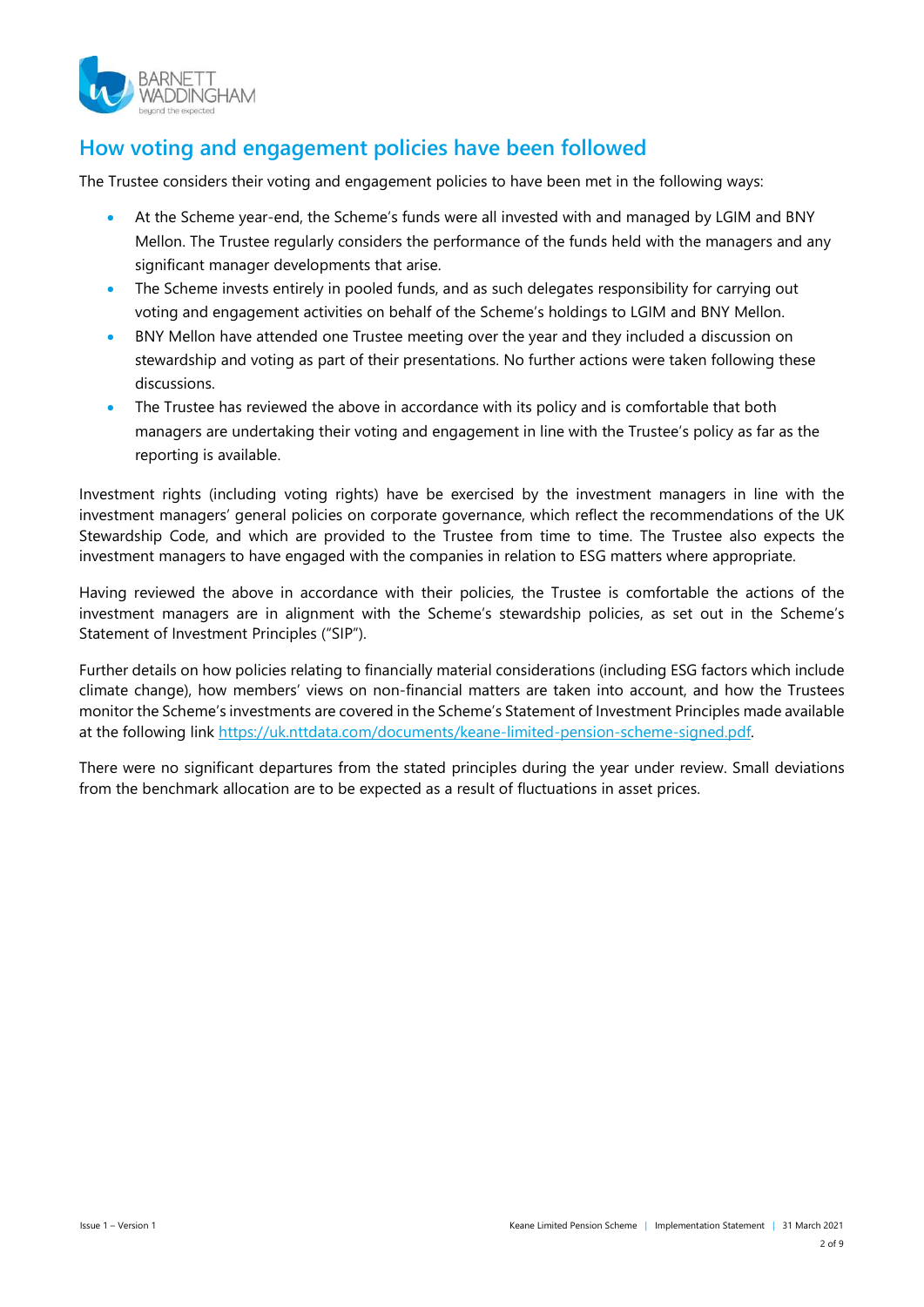

## Voting Data

The voting data collated for the Scheme is given in the table below:

| <b>Manager</b>                                                                                                           | <b>BNY Mellon</b>                                                                                                           |  |  |
|--------------------------------------------------------------------------------------------------------------------------|-----------------------------------------------------------------------------------------------------------------------------|--|--|
| <b>Fund name</b>                                                                                                         | <b>BNY Mellon Real Return Fund</b>                                                                                          |  |  |
| <b>Structure</b>                                                                                                         | Pooled                                                                                                                      |  |  |
| Ability to influence voting behaviour<br>of manager                                                                      | The pooled fund structure means that there is limited scope for the Trustee<br>to influence the manager's voting behaviour. |  |  |
| Number of company meetings the<br>manager was eligible to vote at over<br>the year                                       | 98                                                                                                                          |  |  |
| Number of resolutions the manager<br>was eligible to vote on over the year                                               | 1,307                                                                                                                       |  |  |
| Percentage of resolutions the<br>manager voted on                                                                        | 99.2%                                                                                                                       |  |  |
| Percentage of resolutions the<br>manager abstained from                                                                  | 0.0%                                                                                                                        |  |  |
| Percentage of resolutions voted with<br>management, as a percentage of the<br>total number of resolutions voted on       | 85.4%                                                                                                                       |  |  |
| Percentage of resolutions voted<br>against management, as a<br>percentage of the total number of<br>resolutions voted on | 14.6%                                                                                                                       |  |  |
| Percentage of resolutions voted<br>contrary to the recommendation of<br>the proxy advisor                                | 9.9%1                                                                                                                       |  |  |

1 BNY Mellon employs ISS for administering proxy voting and research reports on company meetings. All voting decisions are made by the manager.

Source: ASI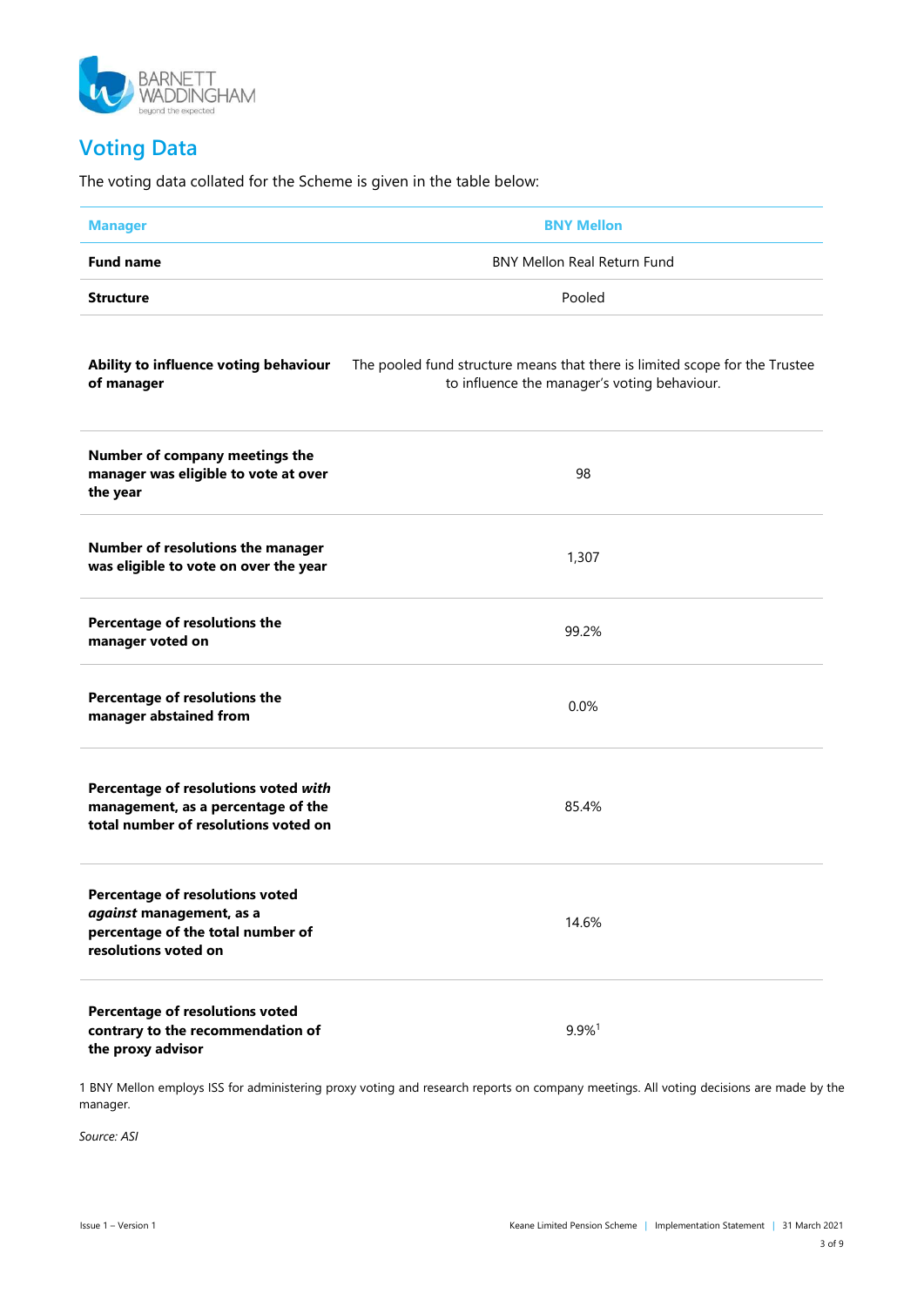

There are no voting rights attached to the Scheme's other assets and therefore no voting information is shown above for these assets.

### Significant votes

The Scheme's investment consultant, Barnett Waddingham, requested significant voting data from the asset managers. BNY Mellon have reported the votes they believe to be significant.

Barnett Waddingham are liaising with the manager to improve delivery of the data in future, and we understand that the managers are working to improve their disclosures.

For the first year of implementation statements we have delegated to the investment managers to define what a "significant vote" is. A summary of the data they have provided is set out in the appendix.

### Fund level engagement

LGIM have only been able to provide engagement data at a firm level for the year to 31 March 2021.

| <b>Manager</b>                                                                                         | <b>LGIM</b><br><b>BNY Mellon</b>                                                                    |                                                                                                                                                                                                                                                                                                                                                                                                                                                                                         |  |
|--------------------------------------------------------------------------------------------------------|-----------------------------------------------------------------------------------------------------|-----------------------------------------------------------------------------------------------------------------------------------------------------------------------------------------------------------------------------------------------------------------------------------------------------------------------------------------------------------------------------------------------------------------------------------------------------------------------------------------|--|
|                                                                                                        | Unlevered gilt funds                                                                                |                                                                                                                                                                                                                                                                                                                                                                                                                                                                                         |  |
| <b>Fund name</b>                                                                                       | Matching Core LDI Funds                                                                             | BNY Mellon Real Return Fund                                                                                                                                                                                                                                                                                                                                                                                                                                                             |  |
|                                                                                                        | Buy and Maintain Credit Fund                                                                        |                                                                                                                                                                                                                                                                                                                                                                                                                                                                                         |  |
| Does the manager perform<br>engagement on behalf of the<br>holdings of the fund                        | Not provided                                                                                        | Yes                                                                                                                                                                                                                                                                                                                                                                                                                                                                                     |  |
| Has the manager engaged with<br>companies to influence them in<br>relation to ESG factors in the year? | Yes                                                                                                 | Yes                                                                                                                                                                                                                                                                                                                                                                                                                                                                                     |  |
| <b>Number of engagements</b><br>undertaken on behalf of the<br>holdings in this fund in the year       | Not provided                                                                                        | 37                                                                                                                                                                                                                                                                                                                                                                                                                                                                                      |  |
| <b>Number of engagements</b><br>undertaken at a firm level in the<br>year                              | 974                                                                                                 | 153                                                                                                                                                                                                                                                                                                                                                                                                                                                                                     |  |
| <b>Examples of engagements</b><br>undertaken with holdings in the<br>fund                              | Key engagement topics include<br>climate change, remuneration,<br>diversity, COVID-19 and strategy. | <b>Associated British Foods</b><br>BNY Mellon participated in an ESG event<br>hosted by the company. They determined<br>that the company has a robust approach to<br>ESG, with strong supply chain management<br>practices. However, communication of the<br>company's initiatives is hampered by its<br>devolved structure, which means initiatives<br>are often at a business unit level rather<br>than being firm-wide. Positively, the<br>company has recognised this area needs to |  |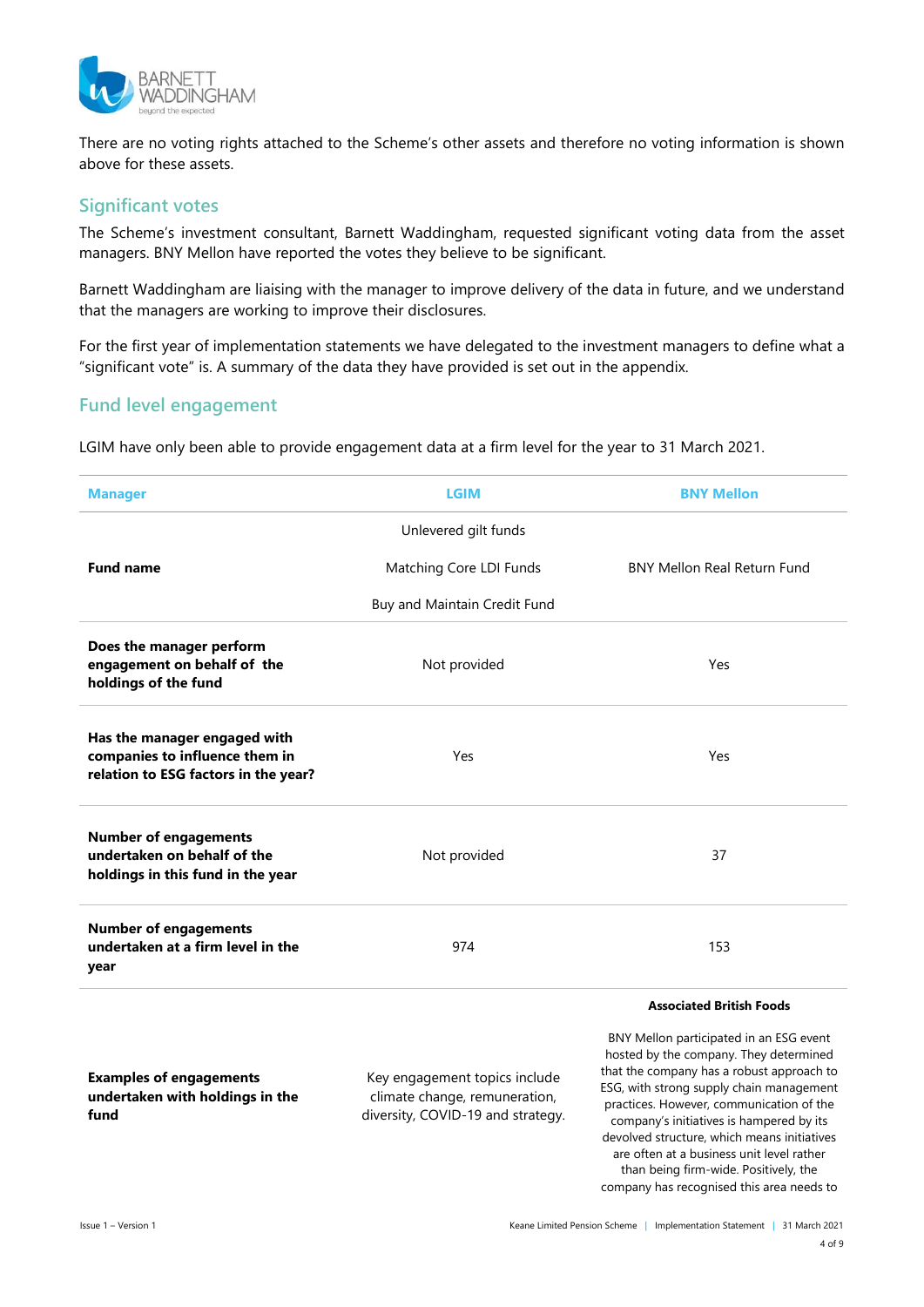

Manager **Example 2018** LGIM **BNY Mellon** 

be addressed and will seek to improve its communications both to investors and customers regarding sustainability.

## Scheme Governance

The Trustee is responsible for making investment decisions, and seeks advice as appropriate from Barnett Waddingham LLP, as the Trustee's investment consultant.

Formal objectives were put in place for Barnett Waddingham LLP in December 2019. The Trustee will continue to review the objectives over time.

## Statement of Investment Principles

The Statement of Investment Principles was last updated in September 2020 to allow for an update for the Scheme's ESG policies as required under legislation.

## Non-financially material considerations

The Trustee's policy is to not take account of non-financially material considerations in setting their strategy. Therefore, this has not been considered over the year. The Trustee intends to review this policy over time.

#### Prepared by the Trustee of the Keane Limited Pension Scheme

June 2021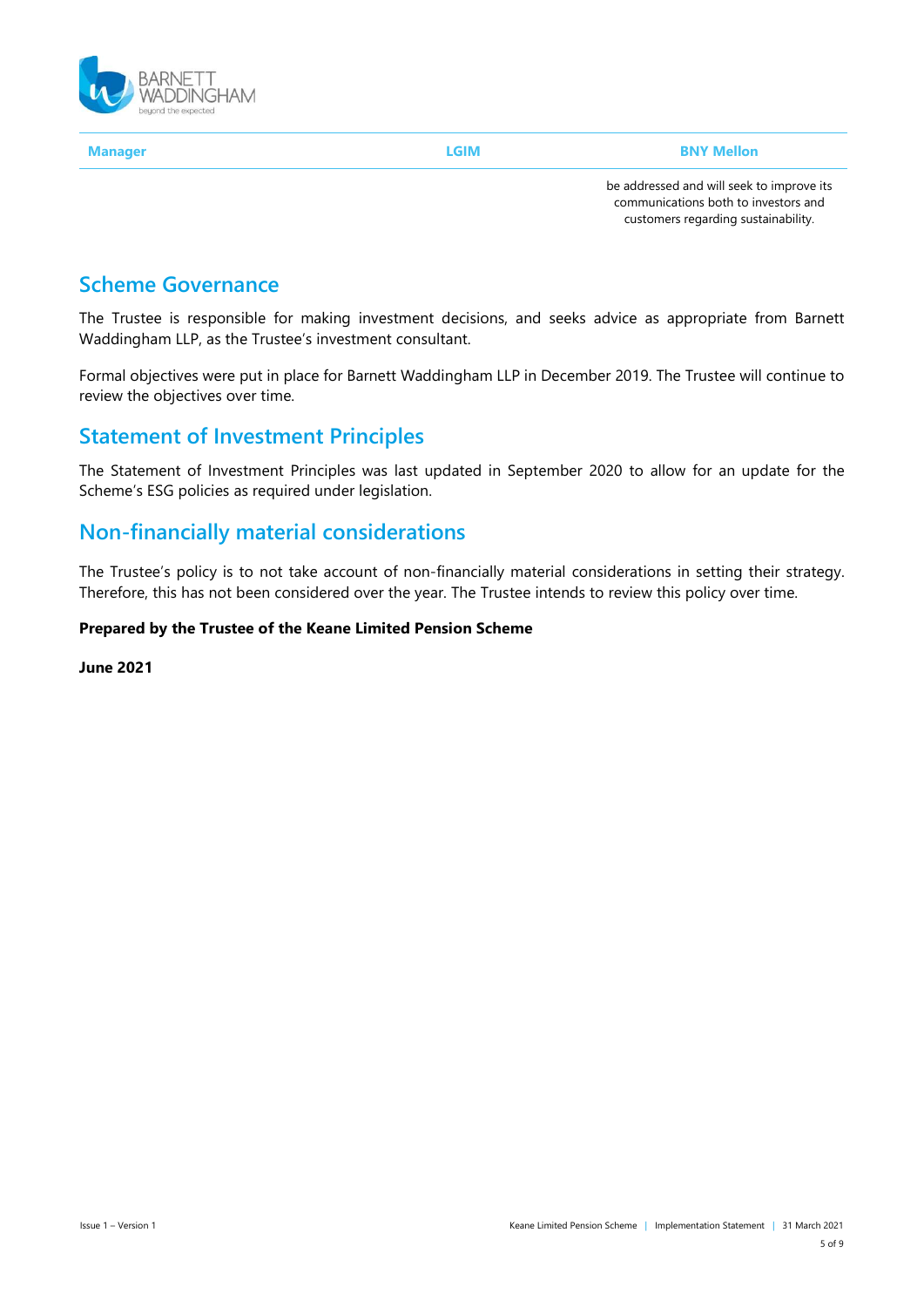

## Appendix – Significant votes data

### BNY Mellon Real Return Fund – table 1 of 3

|                                                                                                                               | Vote 1                                                                                                                                                                                                                                                                                                                                        | Vote 2                                                                                                                                                                                                                                                                                    | Vote 3                                                                                                                                                                                                                                                                                                             | Vote 4                                                                                                                                                                                                                                                                                                                                                                                                                                                |
|-------------------------------------------------------------------------------------------------------------------------------|-----------------------------------------------------------------------------------------------------------------------------------------------------------------------------------------------------------------------------------------------------------------------------------------------------------------------------------------------|-------------------------------------------------------------------------------------------------------------------------------------------------------------------------------------------------------------------------------------------------------------------------------------------|--------------------------------------------------------------------------------------------------------------------------------------------------------------------------------------------------------------------------------------------------------------------------------------------------------------------|-------------------------------------------------------------------------------------------------------------------------------------------------------------------------------------------------------------------------------------------------------------------------------------------------------------------------------------------------------------------------------------------------------------------------------------------------------|
| <b>Company name</b>                                                                                                           | LEG Immobilien AG                                                                                                                                                                                                                                                                                                                             | Microsoft Corporation                                                                                                                                                                                                                                                                     | Linde plc                                                                                                                                                                                                                                                                                                          | NIKE, Inc.                                                                                                                                                                                                                                                                                                                                                                                                                                            |
| Date of vote                                                                                                                  | 19 Aug 2020                                                                                                                                                                                                                                                                                                                                   | 2 Dec 2020                                                                                                                                                                                                                                                                                | 27 Jul 2020                                                                                                                                                                                                                                                                                                        | 17 Sep 2020                                                                                                                                                                                                                                                                                                                                                                                                                                           |
| Approximate size of<br>fund's holding as at the<br>date of the vote (as % of<br>portfolio)                                    | 1.31                                                                                                                                                                                                                                                                                                                                          | 1.26                                                                                                                                                                                                                                                                                      | 1.12                                                                                                                                                                                                                                                                                                               | 1.05                                                                                                                                                                                                                                                                                                                                                                                                                                                  |
| <b>Summary of the</b><br>resolution                                                                                           | Remuneration policy                                                                                                                                                                                                                                                                                                                           | Elect Director, Ratify<br><b>Executive Compensation</b><br>and Ratify Auditors                                                                                                                                                                                                            | Executive compensation<br>arrangements and election<br>of directors.                                                                                                                                                                                                                                               | Ratify Executive<br>Compensation, Ratify<br>Auditors, Report on Political<br>Contributions Disclosure.                                                                                                                                                                                                                                                                                                                                                |
| How the manager voted                                                                                                         | Against                                                                                                                                                                                                                                                                                                                                       | Against                                                                                                                                                                                                                                                                                   | Against                                                                                                                                                                                                                                                                                                            | Against management<br>proposals and For<br>shareholder proposal                                                                                                                                                                                                                                                                                                                                                                                       |
| If the vote was against<br>management, did the<br>manager communicate<br>their intent to the<br>company ahead of the<br>vote? | No                                                                                                                                                                                                                                                                                                                                            | Yes                                                                                                                                                                                                                                                                                       | No                                                                                                                                                                                                                                                                                                                 | No                                                                                                                                                                                                                                                                                                                                                                                                                                                    |
| <b>Rationale for the voting</b><br>decision                                                                                   | <b>BNY Mellon voted against</b><br>the proposed pay<br>arrangements on account<br>of their lack of alignment<br>with performance. The<br>executive long-term<br>compensation scheme<br>was entirely cash-based,<br>and although this was<br>indicated to be<br>performance-linked, no<br>disclosures were provided<br>on performance targets. | <b>BNY Mellon were</b><br>concerned that<br>approximately half of<br>long-term pay awards vest<br>irrespective of<br>performance. The manager<br>also voted against the re-<br>appointment of the<br>company's external<br>auditor given its long<br>tenure jeopardising<br>independence. | A majority of long-term<br>pay awards vest based on<br>time served, which means<br>executive pay is not<br>subject to rigorous<br>performance conditions. In<br>addition, some of the<br>perks to the CEO seem<br>unnecessary and excessive,<br>including the use of<br>company aircraft for<br>personal purposes. | BNY Mellon were concerned<br>that the long tenure (46<br>years) of the auditor<br>compromises independence.<br>For executive compensation,<br>fewer than 50% of long-term<br>pay awards were subject to<br>the achievement of<br>performance conditions. BNY<br>Mellon supported the request<br>for enhanced disclosures on<br>political contributions as the<br>proposal was believed to<br>increase the transparency of<br>political relationships. |
| <b>Outcome of the vote</b>                                                                                                    | 22.2% Against<br>Remuneration policy                                                                                                                                                                                                                                                                                                          | All passed                                                                                                                                                                                                                                                                                | All passed                                                                                                                                                                                                                                                                                                         | Executive compensation and<br>Ratify PwC passed, report on<br><b>Political Contributions</b><br>Disclosure did not pass.                                                                                                                                                                                                                                                                                                                              |
| Implications of the<br>outcome                                                                                                | More than 20% of votes<br>were Against the<br>proposal. It is likely that<br>the company will seek to<br>address concerns in an<br>effort to avoid similar or<br>higher future dissent.                                                                                                                                                       | The vote outcome<br>demonstrates<br>shareholders are not<br>overly concerned with the<br>company's executive pay<br>arrangements. However,<br><b>BNY Mellon's engagement</b><br>with the company over<br>multiple years shows that<br>pay arrangements have                               | <b>BNY Mellon did not</b><br>consider the vote outcome<br>on the pay resolution to<br>be material and of a level<br>where the company is<br>expected to address<br>concerns. However, the<br>election of one director<br>that received 40% of votes                                                                | The company will need to<br>conduct a review of its pay<br>practices given 46% of<br>shareholders voted Against.<br>Support for reporting of<br>political matters (34% For)<br>suggests that the company<br>will also need to review its<br>approach.                                                                                                                                                                                                 |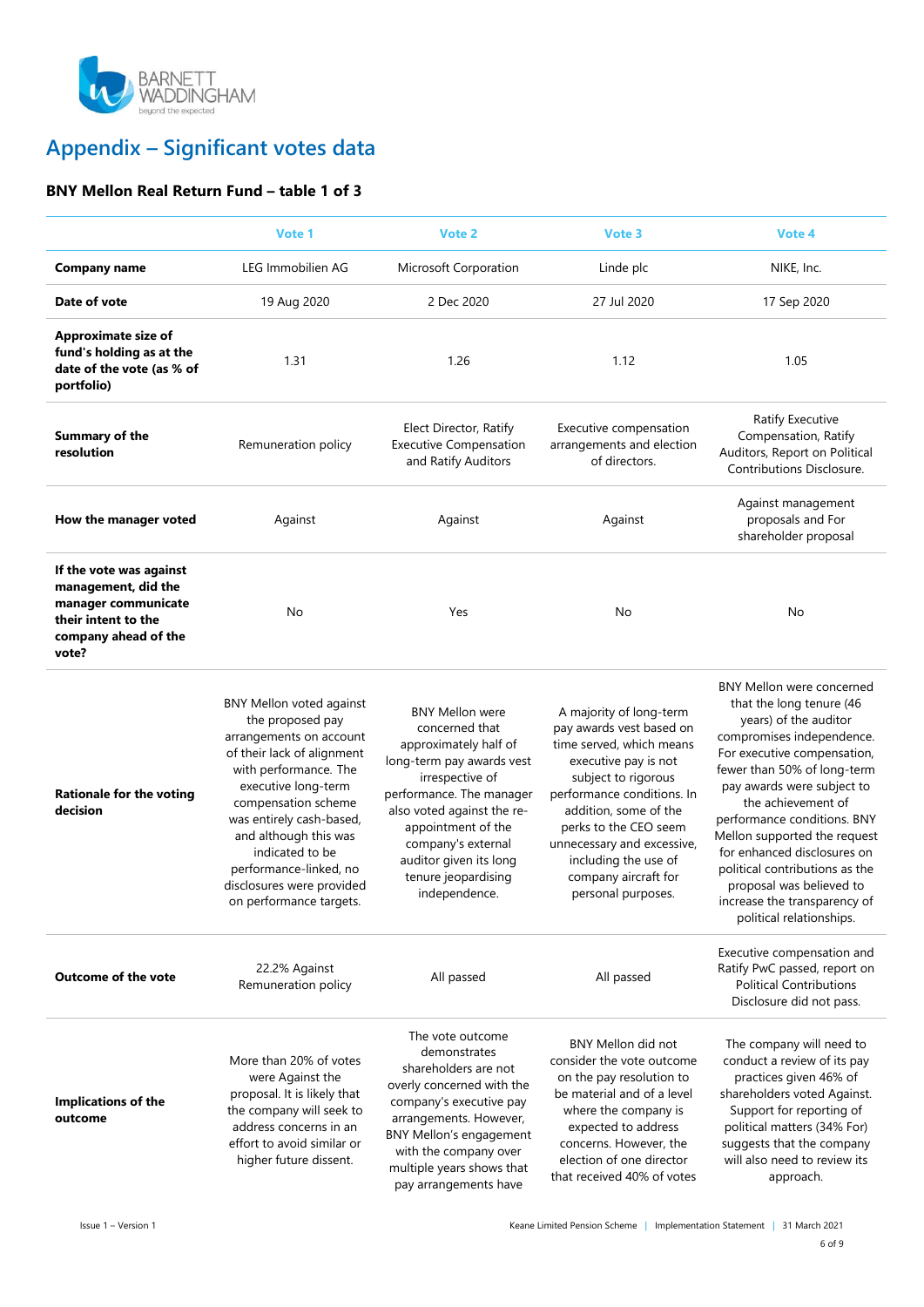

|                                                              | Vote 1                                                                                                                        | Vote 2                                                                                                                 | Vote 3                                                                                                                                            | Vote 4                                                                                                                  |
|--------------------------------------------------------------|-------------------------------------------------------------------------------------------------------------------------------|------------------------------------------------------------------------------------------------------------------------|---------------------------------------------------------------------------------------------------------------------------------------------------|-------------------------------------------------------------------------------------------------------------------------|
|                                                              |                                                                                                                               | been improving and are<br>expected to continue to<br>improve.                                                          | against warrants further<br>consideration.                                                                                                        |                                                                                                                         |
| Criteria on which the vote<br>is considered<br>"significant" | The vote outcome is<br>considered significant<br>owing to more than 20%<br>of votes being instructed<br>against its approval. | The company is<br>recognised as a leader<br>among its US peers in<br>terms of its approach to<br>corporate governance. | Shareholder dissent may<br>increase and result in<br>unnecessary media<br>attention that can foster<br>both financial and<br>reputational issues. | Only a few companies,<br>globally, receive such a high<br>level of shareholder dissent in<br>relation to pay practices. |

#### BNY Mellon Real Return Fund – table 2 of 3

|                                                                                                                            | Vote 5                                                                                                                                                                                                                                                                                                                                                                                             | Vote 6                                                                                                                                                                                                                                                       | Vote 7                                                                                                                                                                                                                                                                                                                                                                                                                                              |
|----------------------------------------------------------------------------------------------------------------------------|----------------------------------------------------------------------------------------------------------------------------------------------------------------------------------------------------------------------------------------------------------------------------------------------------------------------------------------------------------------------------------------------------|--------------------------------------------------------------------------------------------------------------------------------------------------------------------------------------------------------------------------------------------------------------|-----------------------------------------------------------------------------------------------------------------------------------------------------------------------------------------------------------------------------------------------------------------------------------------------------------------------------------------------------------------------------------------------------------------------------------------------------|
| <b>Company name</b>                                                                                                        | Medtronic plc                                                                                                                                                                                                                                                                                                                                                                                      | TE Connectivity Ltd                                                                                                                                                                                                                                          | Mastercard Incorporated                                                                                                                                                                                                                                                                                                                                                                                                                             |
| Date of vote                                                                                                               | 11 Dec 2020                                                                                                                                                                                                                                                                                                                                                                                        | 10 Mar 2021                                                                                                                                                                                                                                                  | 16 Jun 2020                                                                                                                                                                                                                                                                                                                                                                                                                                         |
| <b>Approximate size of fund's</b><br>holding as at the date of the<br>vote (as % of portfolio)                             | 1.01                                                                                                                                                                                                                                                                                                                                                                                               | 0.99                                                                                                                                                                                                                                                         | 0.93                                                                                                                                                                                                                                                                                                                                                                                                                                                |
| Summary of the resolution                                                                                                  | Elect Director, Authorise Board to<br>Fix Their Remuneration, Advisory<br>Vote to Ratify Executive<br>Compensation, Approve PwC as<br><b>Auditors</b>                                                                                                                                                                                                                                              | Elect Director, Elect Member of<br><b>Remuneration Committee</b>                                                                                                                                                                                             | Advisory Vote to Ratify Executive<br>Compensation, Elect Board<br>Directors, Ratify PwC as Auditors                                                                                                                                                                                                                                                                                                                                                 |
| How the manager voted                                                                                                      | Against                                                                                                                                                                                                                                                                                                                                                                                            | Against                                                                                                                                                                                                                                                      | Against                                                                                                                                                                                                                                                                                                                                                                                                                                             |
| If the vote was against<br>management, did the<br>manager communicate their<br>intent to the company ahead<br>of the vote? | No                                                                                                                                                                                                                                                                                                                                                                                                 | No                                                                                                                                                                                                                                                           | No                                                                                                                                                                                                                                                                                                                                                                                                                                                  |
| <b>Rationale for the voting</b><br>decision                                                                                | A significant proportion of<br>executives' long-term<br>compensation awards vest<br>regardless of performance and the<br>performance targets are not<br>considered stretching. BNY Mellon<br>also believe the reappointment of<br>the external auditor firm having<br>served in this capacity for 57<br>consecutive years, jeopardises the<br>firm's ability to exercise<br>independent judgement. | BNY Mellon voted against the<br>executive-compensation<br>arrangements and against the<br>members of the compensation<br>committee. They were concerned<br>that a significant portion of long-<br>term pay awards are not subject<br>to performance hurdles. | Votes were instructed against the<br>executive compensation structure<br>and the members of the<br>compensation committee. BNY<br>Mellon were concerned that a<br>significant proportion of the long-<br>term pay awards are subject only to<br>time served and not performance.<br>The manager also voted against the<br>appointment of the auditor as it<br>had been in place for 30 years,<br>which raised concerns surrounding<br>independence. |
| <b>Outcome of the vote</b>                                                                                                 | All passed                                                                                                                                                                                                                                                                                                                                                                                         | All passed                                                                                                                                                                                                                                                   | All passed                                                                                                                                                                                                                                                                                                                                                                                                                                          |
| Implications of the outcome                                                                                                | The level of dissent from<br>shareholders is likely to generate<br>further discussion. BNY Mellon will<br>continue to recognise their<br>concern in relation to the pay<br>structure through the exercise of<br>voting rights. BNY Mellon expect<br>the opposition to the auditor to                                                                                                               | The voting outcome suggests<br>that few shareholders were overly<br>concerned with the executive<br>compensation arrangements<br>adopted by the company.<br>However, the relatively high<br>votes against a board director<br>(12% Against election and 9.2% | BNY Mellon did not consider the<br>vote outcome on the pay<br>resolutions to be material and of a<br>level where the company is<br>expected to address concerns.<br>However, they expect domestic<br>investors voting policies to change<br>over time on this topic.                                                                                                                                                                                |

Issue 1 – Version 1 Keane Limited Pension Scheme | Implementation Statement | 31 March 2021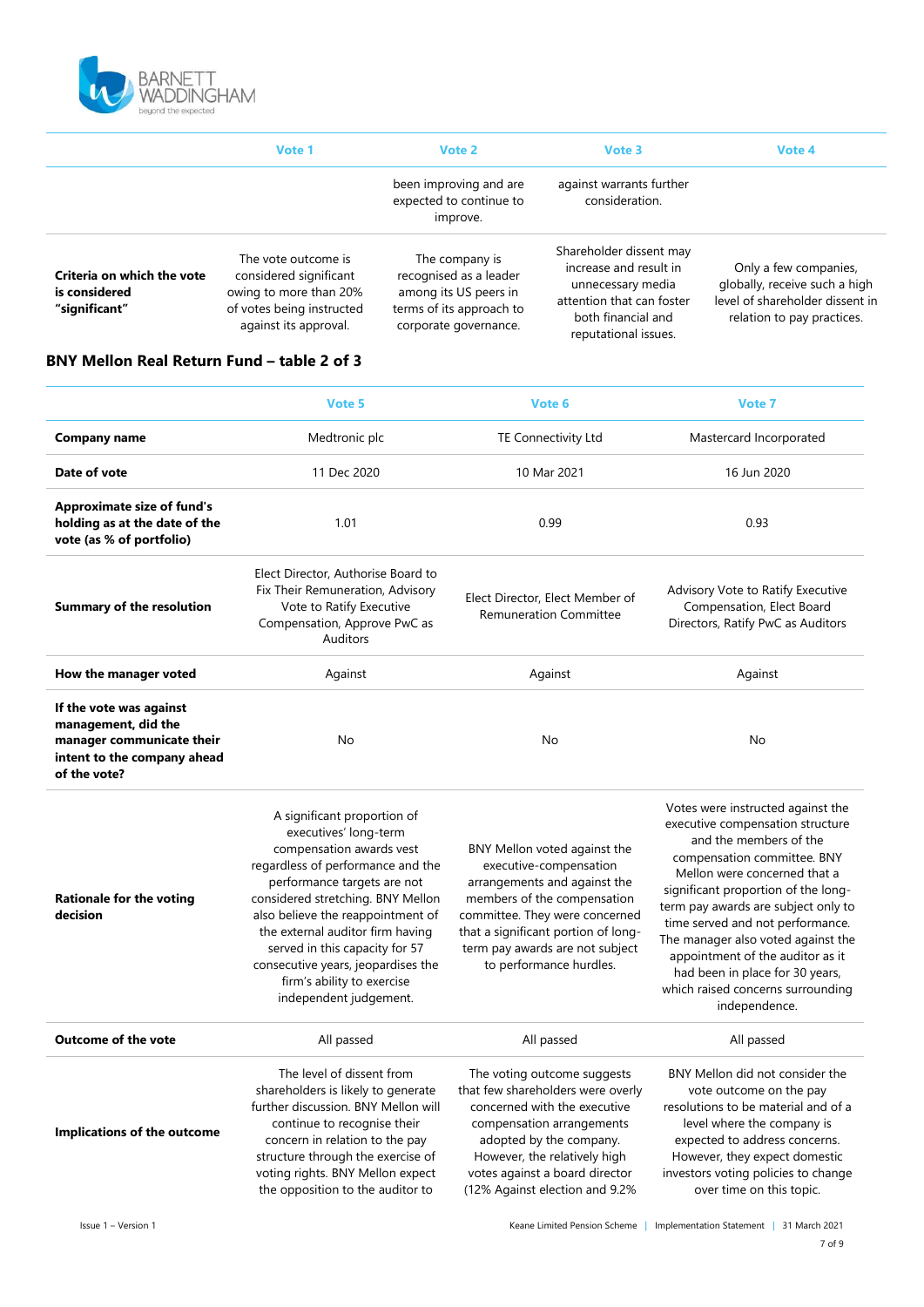

|                                                           | Vote 5                                                                                                                                                                                                                                                                                                            | Vote 6                                                                                                                                                                                                       | Vote 7                                                                                                                                              |
|-----------------------------------------------------------|-------------------------------------------------------------------------------------------------------------------------------------------------------------------------------------------------------------------------------------------------------------------------------------------------------------------|--------------------------------------------------------------------------------------------------------------------------------------------------------------------------------------------------------------|-----------------------------------------------------------------------------------------------------------------------------------------------------|
|                                                           | increase as audit quality rises up<br>the agenda for investors.                                                                                                                                                                                                                                                   | Against committee membership)<br>will resonate given that elections<br>often pass with +99% approval.                                                                                                        |                                                                                                                                                     |
| Criteria on which the vote is<br>considered "significant" | <b>BNY Mellon expects more</b><br>shareholders will increase their<br>scrutiny of pay versus<br>performance and reflect this in<br>their voting decisions; as such<br>shareholder dissent may increase<br>and result in unnecessary media<br>attention that can foster both<br>financial and reputational issues. | This vote demonstrates the<br>increasing incidents of<br>shareholders choosing to hold<br>members of the compensation<br>committee to account where they<br>are concerned with<br>compensation arrangements. | The company's approach was a<br>breach of the UK's corporate<br>governance code, including the<br>absence of an explanation justifying<br>the move. |

#### BNY Mellon Real Return Fund – table 3 of 3

|                                                                                                                            | Vote 8                                                                                                                                                                                                                                                                                                                                                                                                                                                                                                                                                                                                                                                                                       | Vote 9                                                                                                                                                                                                    | Vote 10                                                                                                                                                                                                |
|----------------------------------------------------------------------------------------------------------------------------|----------------------------------------------------------------------------------------------------------------------------------------------------------------------------------------------------------------------------------------------------------------------------------------------------------------------------------------------------------------------------------------------------------------------------------------------------------------------------------------------------------------------------------------------------------------------------------------------------------------------------------------------------------------------------------------------|-----------------------------------------------------------------------------------------------------------------------------------------------------------------------------------------------------------|--------------------------------------------------------------------------------------------------------------------------------------------------------------------------------------------------------|
| <b>Company name</b>                                                                                                        | The Goldman Sachs Group                                                                                                                                                                                                                                                                                                                                                                                                                                                                                                                                                                                                                                                                      | Zurich Insurance Group                                                                                                                                                                                    | Alibaba Group Holdings<br>Limited                                                                                                                                                                      |
| Date of vote                                                                                                               | 30 Apr 2020                                                                                                                                                                                                                                                                                                                                                                                                                                                                                                                                                                                                                                                                                  | 1 Apr 2020                                                                                                                                                                                                | 30 Sep 2020                                                                                                                                                                                            |
| <b>Approximate size of fund's</b><br>holding as at the date of the<br>vote (as % of portfolio)                             | 0.87                                                                                                                                                                                                                                                                                                                                                                                                                                                                                                                                                                                                                                                                                         | 0.87                                                                                                                                                                                                      | 0.83                                                                                                                                                                                                   |
| <b>Summary of the resolution</b>                                                                                           | Vote to Ratify PwC as Auditors, Shareholder<br>Proposals to provide right to act by way of<br>written consent and that the Directors<br>conduct a review of Statement on the Purpose<br>of a Corporation.                                                                                                                                                                                                                                                                                                                                                                                                                                                                                    | <b>Transact Other Business</b><br>(Voting)                                                                                                                                                                | <b>Elect Directors</b>                                                                                                                                                                                 |
| How the manager voted                                                                                                      | For shareholder proposals                                                                                                                                                                                                                                                                                                                                                                                                                                                                                                                                                                                                                                                                    | Against                                                                                                                                                                                                   | Against                                                                                                                                                                                                |
| If the vote was against<br>management, did the manager<br>communicate their intent to<br>the company ahead of the<br>vote? | Yes                                                                                                                                                                                                                                                                                                                                                                                                                                                                                                                                                                                                                                                                                          | No                                                                                                                                                                                                        | No                                                                                                                                                                                                     |
| <b>Rationale for the voting</b><br>decision                                                                                | BNY Mellon supported the two shareholder<br>resolutions. The first resolution would provide<br>an opportunity for matters to be raised and<br>approved outside regularly held Annual<br>General Meetings (AGMs). The second<br>resolution requests that the board of directors<br>conduct a review of the company's<br>governance arrangements in the context of its<br>support of the US Business Roundtable's<br>'Statement on the Purpose of a Corporation'.<br>While the company has responded in part to<br>these commitments, it does not have<br>governance documents that detail how trade-<br>offs and prioritisation between different<br>stakeholders are managed, which is a key | BNY Mellon voted against a<br>resolution requesting<br>shareholder approval for<br>"other business" to be<br>transacted at the AGM. No<br>information or comfort was<br>provided ahead of the<br>meeting. | <b>BNY Mellon voted against</b><br>the two members of the<br>governance committee who<br>were seeking re-election<br>given their concern<br>surrounding the low level of<br>independence on the board. |